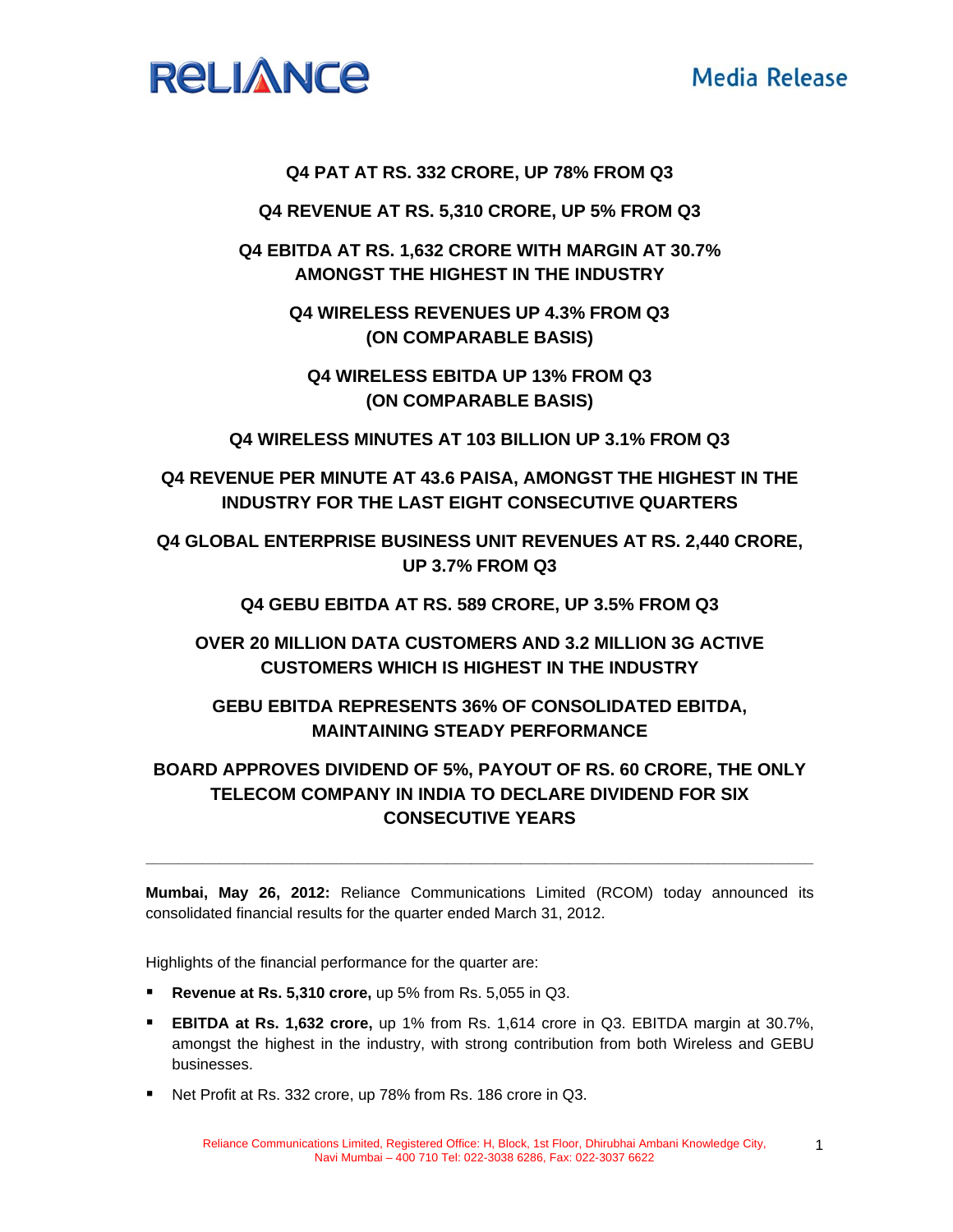

#### **KEY HIGHLIGHTS:**

- **1. Consolidated Revenue & EBITDA:** RCOM Q4 total revenues at Rs. 5,310 crore, up 5% from Rs. 5,055 crore in Q3. Q4 EBIDTA at Rs. 1,632 crore, with EBITDA margin of 30.7% amongst the highest in the industry. Clear focus on profitable businesses, now delivering consistent EBITDA margins in the industry.
- **2. Wireless Revenue & EBITDA:** Q4 wireless revenue up 4.3% from Q3 on comparable basis. Q4 wireless EBITDA up 13% from Q3 on comparable basis. RCOM is focused on profitable growth through innovative product portfolio, superior network experience and customer centric approach.
- **3. RPM**: RPM stood at healthy 43.6 paisa. We have successfully achieved RPM stability for the last 8 consecutive quarters amidst increasing competition and over supply of minutes in market place. Our total RPM drop over last 8 quarters has been 1% vs. significantly higher drop in the industry.
- **4. Global Enterprise (GEBU) Revenue & EBITDA**: Q4 Revenues at Rs. 2,440 crore, up by 3.7% from Rs. 2,352 crore in Q3. Q4 EBIDTA at Rs. 589 crore, up by 3.5% from Rs. 569 crore in Q3. Q4 EBITDA margin stands at 24.2%.
- **5.** RCOM continues to be free cash flow positive. RCOM generated operational cash flow (EBITDA) of Rs. 1,632 crore in Q4. Post payment of 3G auction fees and with peak capex behind us, this is the first full year of positive free cash flow (FCF) for the company and this trend will continue in succeeding years.
- **6. RCOM has tied up with Android:** RCOM announced its plans to exclusively market Android devices in India over its superior network for the next 2 years. Through this strategic collaboration with Google, RCOM will market the Android mobile operating system and Google Mobile Services in order to promote the usage of Android devices in the country. In line with other such collaborations in mature markets like USA, Japan and Australia, Google has associated with RCOM to leverage the pan India high quality Reliance network, especially the superior Reliance 3G network along with the fastest growing Android mobile platform to deliver leading-edge mobile applications, services and devices.
- **7. RCOM launched India's first GSM and CDMA Tablet:** RCOM became the first GSM and CDMA operator in India to enter the Tablet space by unveiling its 'Reliance 3G Tab' and 'Reliance CDMA Tab', a fully loaded Android tablet. With this launch, Reliance not only emerges as the first telecom operator in India to offer Tablets on both the 3G and CDMA networks but it further strengthens its leadership position.

Both the tablets are stylish and comes with a 7-inch capacitive touch screen with Android 2.3 OS. Loaded with 512 MB RAM and a micro SD external storage, it is sure to appeal a large segment of value conscious Indian consumers.

The light weight (under 400g) Reliance Tab comes with a 2.0 MP rear camera and a front camera, among other key features, catering to both business users as well as the youth segment.

The Reliance CDMA Tab is supported by Reliance's CDMA network across 22 circles in over 1000 towns in the country. The devices are priced attractively at Rs. 12,999 and are further bundled with attractive monthly and annual data plans.

**8. RCOM paid redemption amount of US\$ 1,182 Mn to redeem outstanding FCCBs:** RCOM refinanced its outstanding FCCB's by entering into an agreement with Industrial and Commercial Bank of China Ltd. (ICBC), China Development Bank Corporation (CDB) and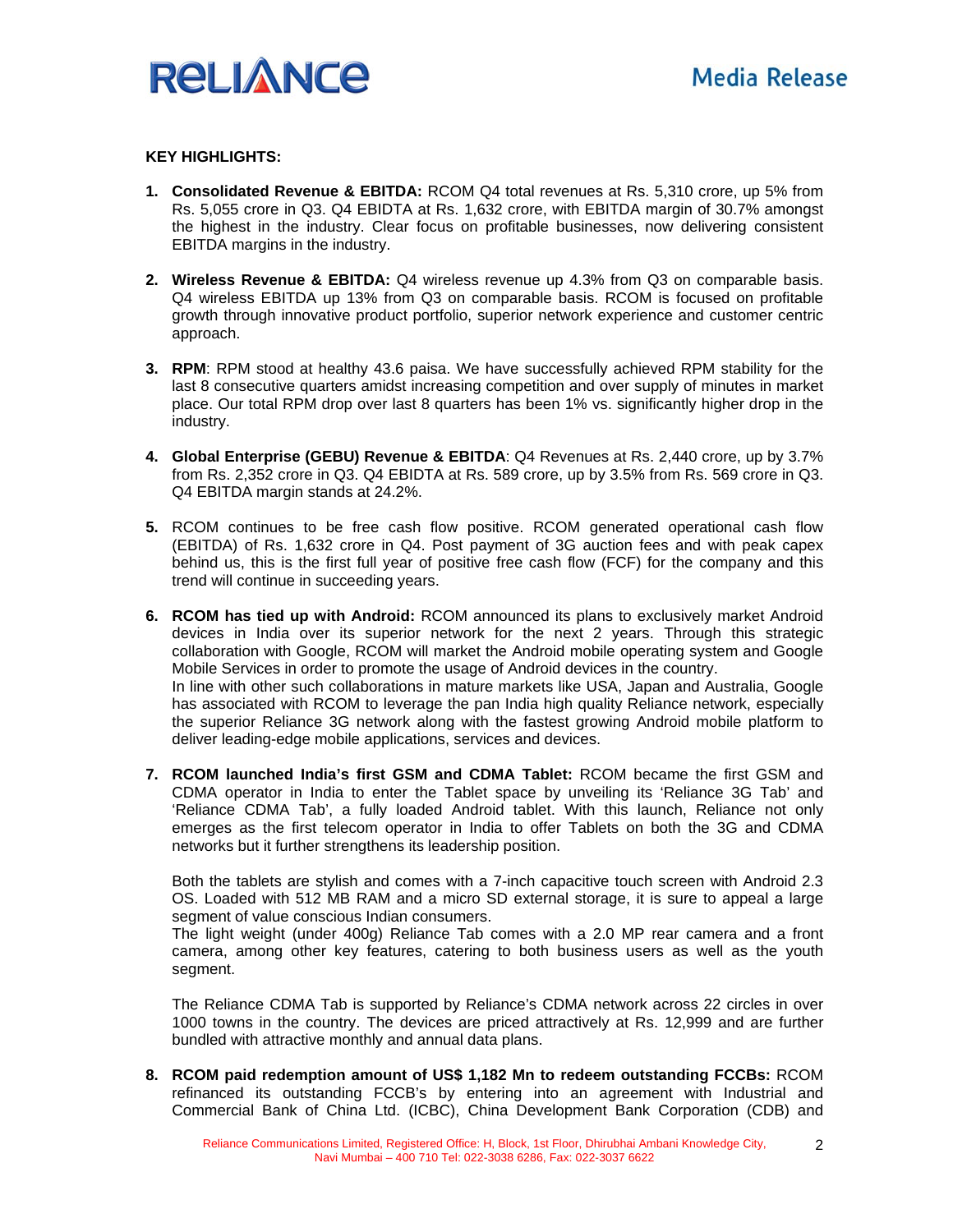

Export Import Bank of China (EXIM) for redemption of its outstanding FCCBs (Foreign Currency Convertible Bonds). The outstanding FCCBs of US\$ 1,182 million (approximately Rs. 5,825 crore) were redeemed on the due date of March 1, 2012.

RCOM will benefit from extended Loan Maturity of 7 years and attractive interest cost of about 5%. This is the largest refinancing in the history of FCCBs by any Indian Corporate.

**9. TRAI Quality of Service Report:** As per TRAI QoS report published in April, 2012; RCOM has met TRAI's QoS criteria in ALL the 22 circles. TRAI has rated RCOM's network as No.1 in 18 out of 22 circles for 'Lowest Call Drop Rate' across operators and also rated amongst Top 3 in 18 out of 22 circles for 'Best Call Set-up Success Rate'.

#### **10. Recent Rewards & Recognition:**

- May 2012 Reliance was awarded TM Forum Global Excellence Award 2012 'Business Innovation, in Dublin - Ireland this year. This award was conferred for 3G Video on demand innovative platform - demonstrating the most innovative and successful new service or business model.
- April 2012 Top Green IT Enterprise Award 2012 instituted by IDG Media in recognition of our contribution towards green and clean environment.
- March 2012 CIO Grand Masters 'Virtualization' award for operational agility, resources flexibility through eco-friendly initiatives to deliver responsive, reliable & continued service.
- **11.** RCOM has announced that it is evaluating a potential initial public offering and listing in Singapore of its subsea telecommunications infrastructure network business, through a Singapore business trust.

*This announcement is not an offer of securities for sale in the United States or elsewhere where such offer or sale would be unlawful. This announcement is not for distribution in the United States. The securities referred to herein have not been and will not be registered under the U.S. Securities Act of 1933, as amended (the "Securities Act"), or any state securities laws of the United States, and may not be offered or sold in the United States unless registered under the Securities Act and applicable state securities laws of the United States or pursuant to an exemption from such registration. Any public offering of securities to be made in the United States will be made by means of a prospectus. Such prospectus will contain detailed information about the company making the offer and its management and financial statements. Nothing in this announcement shall constitute an offer to sell or the solicitation of an offer to buy securities in any jurisdiction in which such offer or sale would be unlawful.*

#### **About Reliance Communications**

Reliance Communications Limited founded by the late Shri Dhirubhai H Ambani (1932-2002) is the flagship company of the Reliance Group. The Reliance Group currently has a net worth in excess of Rs. 89,000 crore (US\$ 19.7 billion), cash flows of Rs. 10,900 crore (US\$ 2.3 billion), net profit of Rs. 3,600 crore (US\$ 0.8 billion).

Reliance Communications is India's foremost and truly integrated telecommunications service provider. The Company, with a customer base of over 161 million including over 2.5 million individual overseas retail customers, ranks among the Top 4 Telecom companies in the world by number of customers in a single country. Reliance Communications corporate clientele includes over 35,000 Indian and multinational corporations including small and medium enterprises and over 800 global, regional and domestic carriers.

Reliance Communications has established a pan-India, next generation, integrated (wireless and wireline), convergent (voice, data and video) digital network that is capable of supporting best-of-class services spanning the entire communications value chain, covering over 24,000 towns and 600,000 villages. Reliance Communications owns and operates the world's largest next generation IP enabled connectivity infrastructure, comprising over 277,000 kilometers of fibre optic cable systems in India, USA, Europe, Middle East and the Asia Pacific region.